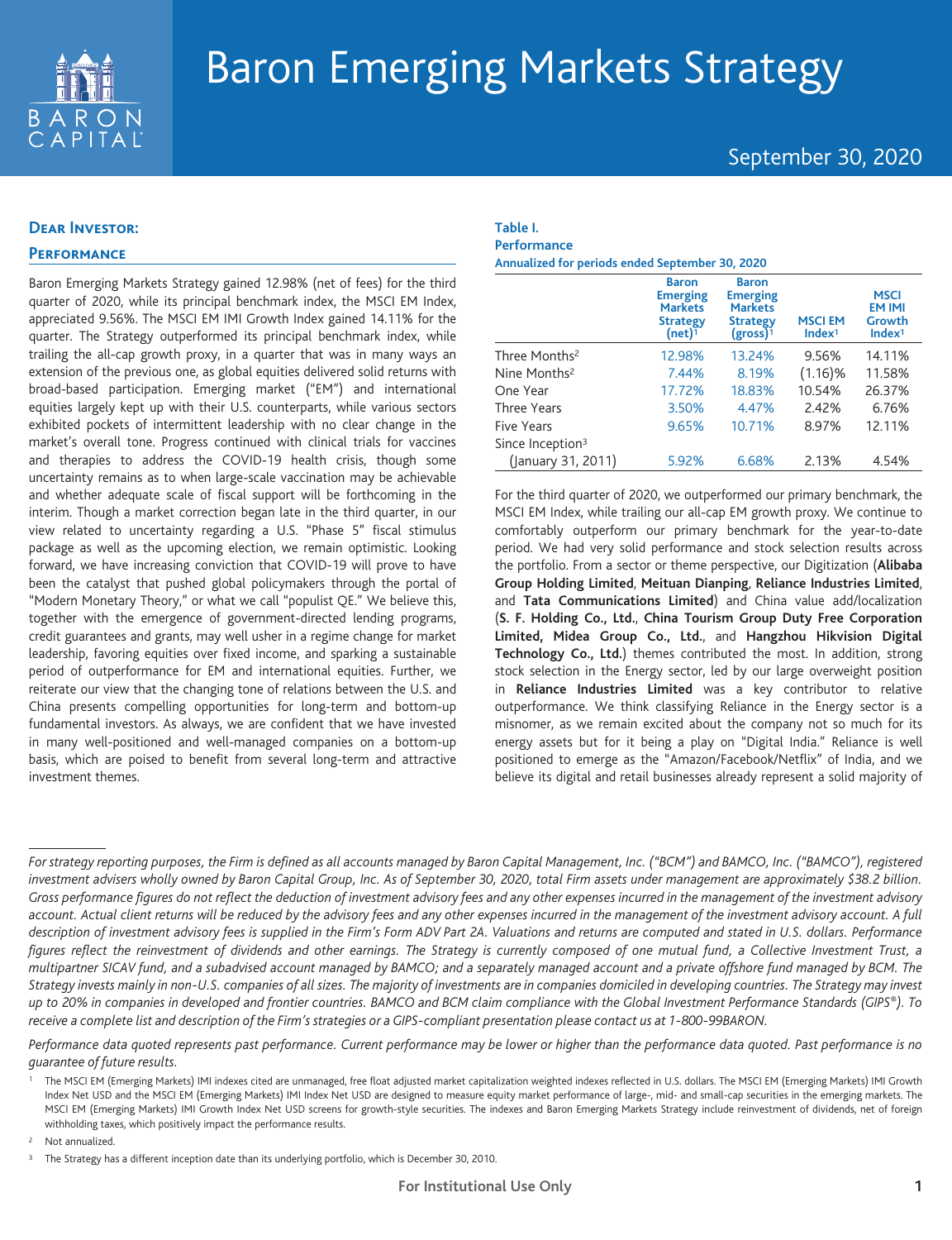# **Baron Emerging Markets Strategy**

the company's value. Our Fintech (**StoneCo Ltd.**) theme and India wealth management and consumer finance investments (**Bajaj Finance Limited**, **Max Financial Services Limited,** and **JM Financial Limited**) also contributed to strong relative performance. From a country perspective, strong stock selection across the board in China (China Tourism Group, **Xiaomi Corporation**, S. F. Holding Co., Ltd., and **Shenzhou International Group Holdings Ltd.**), as well as in Brazil, Taiwan, and Russia, contributed the most. Our overweight position in India also added value as equities in the country responded well to an uptick in economic activity after the national lockdown was lifted. While the breadth of portfolio performance was very good during the quarter, weak stock selection in Korea (**Korea Shipbuilding & Offshore Engineering Co., Ltd.**) and the UAE (**Network International Holdings Ltd.**), and our modest cash position in a rising market, both detracted from relative performance.

#### **Table II.**

**Top contributors to performance for the quarter ended September 30, 2020**

|                                                   | <b>Percent</b><br><b>Impact</b> |
|---------------------------------------------------|---------------------------------|
| Alibaba Group Holding Limited                     | 1.95%                           |
| Taiwan Semiconductor Manufacturing Company Ltd.   | 1.30                            |
| Reliance Industries Limited                       | 0.91                            |
| Xiaomi Corporation                                | 0.75                            |
| China Tourism Group Duty Free Corporation Limited | 0.67                            |

**Alibaba Group Holding Limited** is the largest retailer and e-commerce company in China. Alibaba operates shopping platforms Taobao and Tmall and owns 33% of soon-to-be publicly traded Ant Financial, which operates Alipay, China's largest third-party online payment provider. Shares of Alibaba were up on a sustained recovery in e-commerce driven by an increase in purchase frequency and spend per order. We believe Alibaba's core business remains highly profitable, complemented by rapid growth in the cloud business and inflection in the Cainiao logistics and New Retail segments.

**Taiwan Semiconductor Manufacturing Company Ltd.** had another outperforming quarter as demand for its leading-edge processing technology remained robust, driven by visible end market growth in 5G and high performance computing applications. Taiwan Semi continued to gain share in top tier clients. Intel's decision to possibly outsource its next generation chip manufacturing to Taiwan Semi further demonstrated its superior competitive advantages. We believe Taiwan Semi is likely to outpace its long-term growth target of 5%-10% topline CAGR in the next five years.

**Reliance Industries Limited** contributed to performance. As India's leading conglomerate, with business interests in telecom, digital services, retail, and oil refining, the company is benefiting from accelerated adoption of 4G connectivity and digital services. The company raised more than \$20 billion from strategic (Facebook/Google) and financial investors in its "Jio Platforms" and "Reliance Retail" business verticals. We retain conviction as we believe Reliance is a key beneficiary of a "Digital India" with potential to emerge as the "Amazon/Facebook/Netflix" of India.

**Xiaomi Corporation**, a Chinese electronics company, contributed to performance on profits from its smartphone shipment and services division that beat Street expectations. Xiaomi gained share in both China and overseas markets as a result of competitor Huawei's inability to obtain chip supplies and damaged brand image. We continue to believe in Xiaomi's long-term growth prospects as it improves its product mix toward high-end models and expands its services and IoT segment.

**China Tourism Group Duty Free Corporation Limited**, the largest operator of duty free shops in China, contributed to performance on strong pent up demand and favorable government policy. During the period, the company also successfully rolled out online duty free shopping to complement the existing offline presence. We retain conviction as duty free penetration rates increase in China coupled with the company's ability to drive growth from expansion, product mix improvement, and value-added services.

#### **Table III.**

**Top detractors from performance for the quarter ended September 30, 2020**

|                                     | Percent<br><b>Impact</b> |
|-------------------------------------|--------------------------|
| Bharti Airtel Limited               | $-0.20%$                 |
| Network International Holdings Ltd. | $-0.18$                  |
| LexinFintech Holdings Ltd.          | $-0.16$                  |
| Sino Biopharmaceutical Ltd.         | $-0.16$                  |
| Rumo S.A.                           | $-0.14$                  |

**Bharti Airtel Limited** detracted from performance as a result of passive selling pressure due to sizable rebalancing in major indexes such as MSCI and FTSE. We retain conviction. As a leading mobile services operator in India, Bharti continues to gain market share as the Indian telecom sector transitions into a quasi-duopoly. We also believe Bharti will benefit from a likely government-mandated data pricing floor. Finally, we think mobile tariffs can double over the next five years, which should generate meaningful upside for shareholders.

**Network International Holdings Ltd.** is a leading payment processor in the Middle East and Africa. Weakness in the share price was driven by first half financial results that were negatively impacted by the pandemic. Revenue fell 12% and EBITDA fell 31% due to a rapid drop in spending and tourism. The company also announced an acquisition that received a mixed reaction from investors and required an equity raise. We remain invested because we believe the pandemic's impact on performance is temporary and the company should benefit from increasing adoption of electronic payments.

**LexinFintech Holdings Ltd.** is an online consumer lending platform in China. Shares fell after China's Supreme People's Court announced guidelines effectively capping the court-protected interest rate charged on loans. The guidelines do not apply to licensed financial institutions and are not supported by the banking regulator, so it remains unclear what the impact to the company will be. Nevertheless, the stock reacted negatively to the announcement. We have identified regulation a key risk in our thesis for Lexin but believe the current valuation already discounts such risk.

**Sino Biopharmaceutical Ltd.** detracted from performance following an earnings miss. We retain conviction. As China's leading pharmaceutical player, the company is well-positioned to benefit from growing demand for health care services in the country. The company's focus on R&D and robust product pipeline should generate double-digit earnings growth for the next three to five years, in our view. A fast-changing government regulatory landscape should also favor established innovative pharmaceutical companies such as Sino Bio.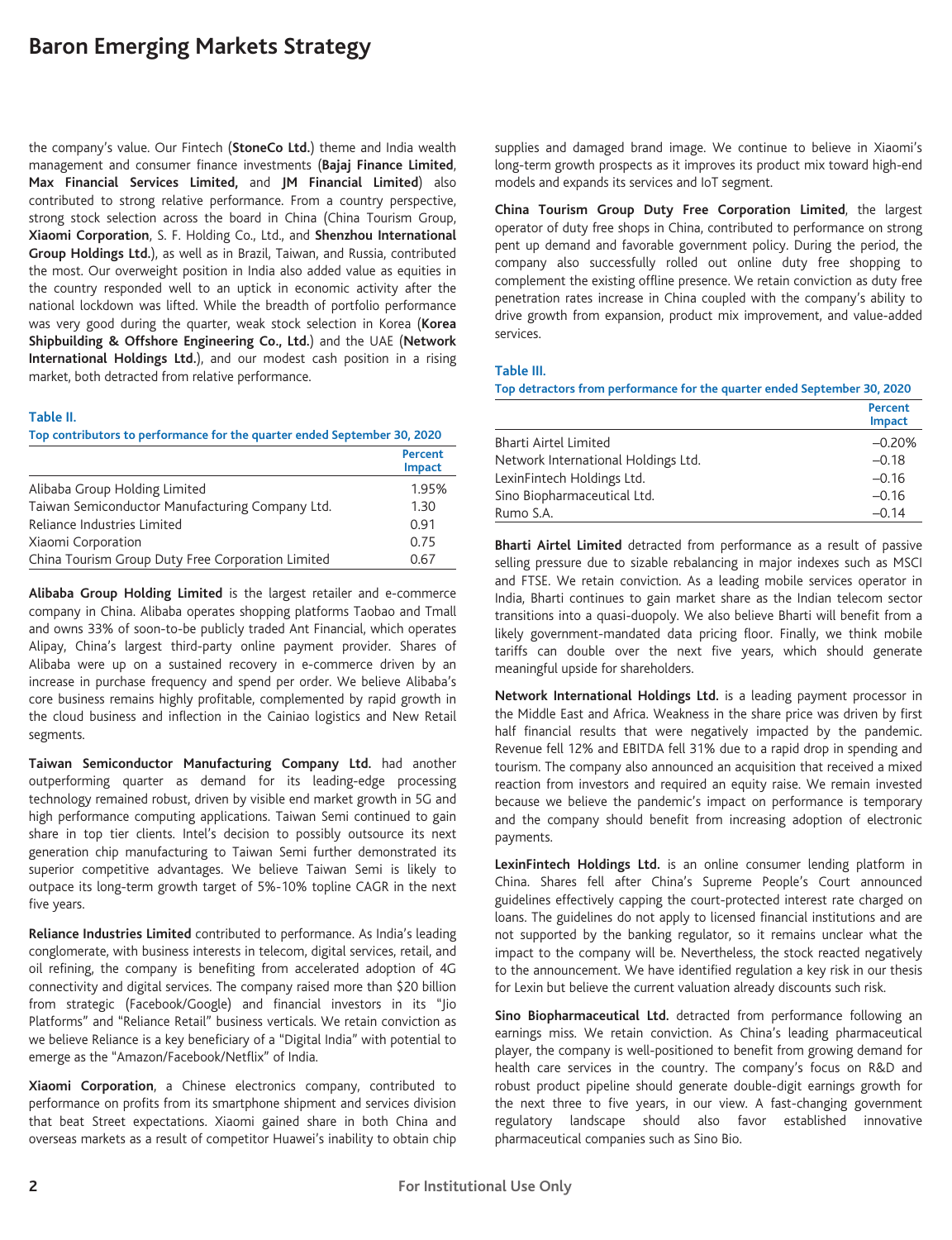**Rumo S.A.** is the largest independent rail concessionaire in Brazil, transporting largely agricultural commodities and fertilizers across Brazil to export markets in Europe and Asia. The shares have been weak after Rumo raised capital to make advance payments in concession fees. We still like the company. Rumo is now well-capitalized to continue executing on the plan to expand its throughput on its existing network by at least 50% over the next three years in addition to new concessions. We also expect continued progress in lowering the company's fixed cost per ton moved.

### **Portfolio Structure**

#### **Table IV.**

#### **Top 10 holdings as of September 30, 20201**

|                                                 | Percent of<br><b>Net Assets</b> |
|-------------------------------------------------|---------------------------------|
| Alibaba Group Holding Limited                   | 6.4%                            |
| Tencent Holdings Limited                        | 4.2                             |
| Taiwan Semiconductor Manufacturing Company Ltd. | 3.5                             |
| Samsung Electronics Co., Ltd.                   | 3.4                             |
| Reliance Industries Limited                     | 3.1                             |
| Zai Lab Limited                                 | 2.1                             |
| Dr. Reddy's Laboratories Ltd.                   | 1.7                             |
| Techtronic Industries Co. Ltd.                  | 1.7                             |
| China Conch Venture Holdings Ltd.               | 1.7                             |
| Midea Group Co., Ltd.                           | 1.5                             |

## **Exposure By Country**

#### **Table V.**

#### **Percentage of securities by country as of September 30, 2020**

|                      | <b>Percent of</b><br><b>Net Assets</b> |
|----------------------|----------------------------------------|
| China                | 42.6%                                  |
| India                | 20.6                                   |
| Brazil               | 7.7                                    |
| Taiwan               | 4.9                                    |
| Korea                | 4.3                                    |
| Russia               | 3.1                                    |
| Mexico               | 3.0                                    |
| Hong Kong            | 2.4                                    |
| Philippines          | 1.0                                    |
| Japan                | 0.9                                    |
| South Africa         | 0.8                                    |
| Thailand             | 0.5                                    |
| United Arab Emirates | 0.3                                    |
| Norway               | 0.3                                    |
| Hungary              | 0.1                                    |

*Exposure by Market Cap:* The Strategy may invest in companies of any market capitalization, and we have generally been broadly diversified across large-, mid-, and small-cap companies, as we believe developing world companies of all sizes can exhibit attractive growth potential. At the end of the third quarter of 2020, the Strategy's median market cap was \$16.3 billion, and we were invested 50.1% in giant-cap companies, 35.1% in large-cap companies, 5.8% in mid-cap companies, and 1.3% in smalland micro-cap companies as defined by Morningstar, with the remainder in cash and private securities.

## **Recent Activity**

During the third quarter of 2020, we added several new ideas toward existing themes while also increasing position sizing on recent investments reduce the number of positions in the portfolio while adding concentration to our high-conviction ideas. that were made earlier in the year. We continue our endeavor to modestly

During the quarter, we initiated a position in **Yum China Holdings Inc.**, the master franchisee and operator of KFC and Pizza Hut restaurants in China, which was spun out of its U.S.-listed franchisor, Yum! Brands Inc., in 2016. In our view, Yum China is one of the best restaurant operators globally. It has the most well-known and most-localized brand among western restaurant concepts in China, having entered the market before any of its peers in the late 1980s. In a highly competitive industry being disrupted by new technologies and delivery aggregators, we believe at-scale operators that have invested aggressively in technology and have actively reconfigured their businesses around digital and delivery will emerge as long-term winners. These are exactly the traits that we believe characterize Yum China. The company benefits from a best-in-class in-house food service supply chain and years of front-footed investments in digital ordering capabilities, loyalty, and an in-house delivery fulfillment network that is unparalleled among restaurant operators. Unit economics at KFC, which represents 90% of operating income, are best-in-class, with new units yielding a two-year payback, a number that has improved as Yum China has developed smaller units configured around ever greater delivery and off-premise consumption. A laser focus on efficiency is evident in Yum China's continued margin expansion over the last five years, despite persistent wage inflation. The company's ability to innovate on store sizing and double its KFC unit openings from about 350 in 2015 to over 700 in 2019 on a similar capex budget is commendable. The business is highly cash generative and capital allocation has been solid with management returning over 50% of free cash to shareholders in recent years. We believe this will continue or accelerate in the coming years as the balance sheet is overcapitalized. We believe Yum China can double its unit count from roughly 10,000 today over the next decade with potential acquisitions and/ or return of capital augmenting investor returns over that time period.

As part of our China value add/localization theme, we re-initiated a position in **Han's Laser Technology Industry Group Co., Ltd**, a leading integrated laser equipment manufacturer in China. In our view, the company's earnings will continue to recover and expand over the next several years driven by form factor change in 5G smartphones, localized production of PCBs, general demand acceleration post COVID-19, and long-term investment in advanced technologies. The company is accelerating R&D efforts in mission critical segments such as EuV machines to help drive China's technology localization efforts. We maintain conviction in Han's Laser's competitive positioning as one of the best direct plays in China's manufacturing upgrade theme.

<sup>&</sup>lt;sup>1</sup> Top 10 holdings, percentages of securities by country, and recent activity are based on a representative account. Such data may vary for each client in the Strategy due to asset size, market conditions, client guidelines, and diversify of portfolio holdings. The representative account is the account in the Strategy that we believe most closely reflects the current portfolio management style for the Strategy. Representative account data is supplemental information.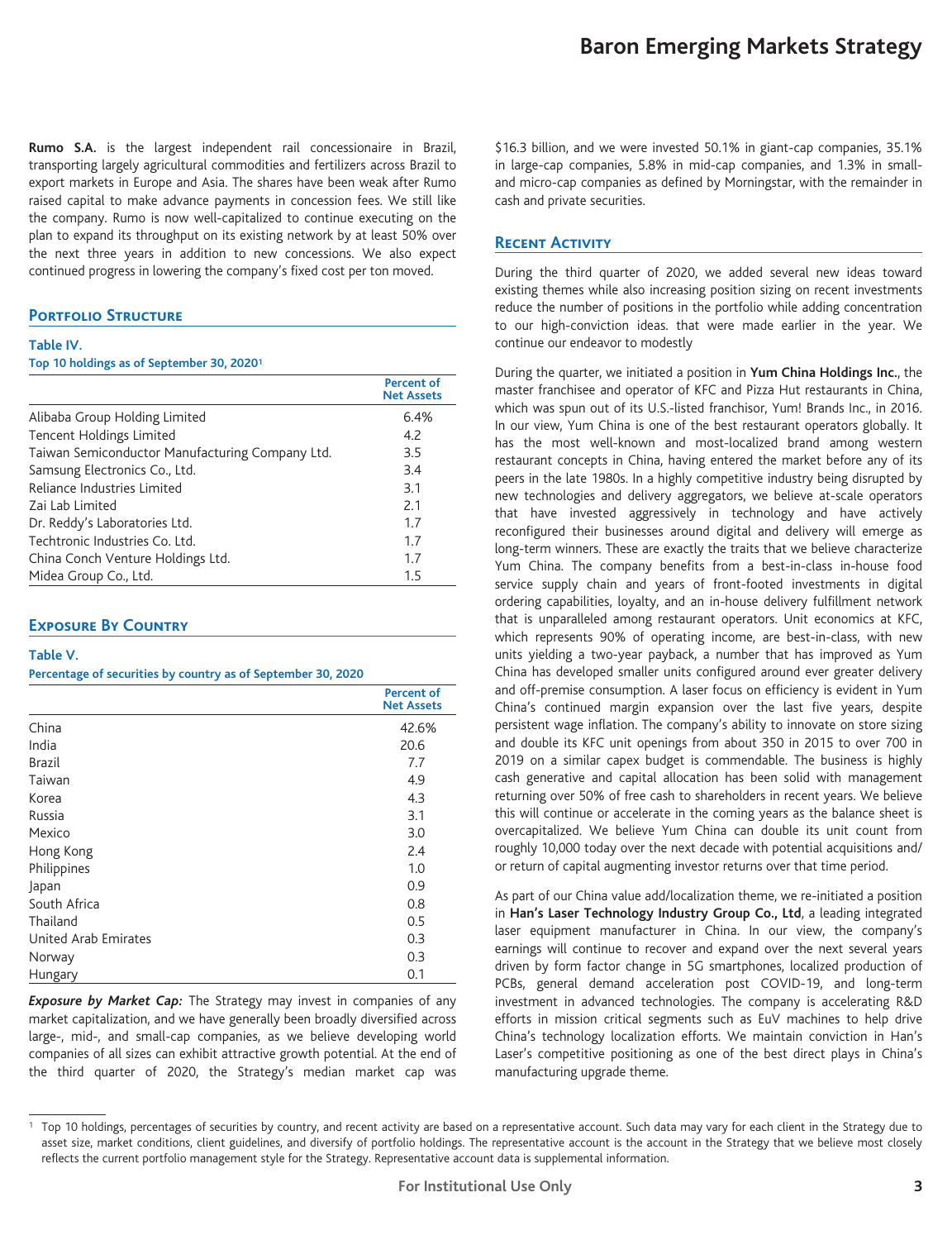## **Baron Emerging Markets Strategy**

We recently participated in the IPO of **Li Auto Inc.**, which is one of China's leading electric vehicle ("EV") companies. We believe that Li Auto is well positioned to capture a large share of the premium EV/SUV market in China and later expand into mass market EVs, which is a large addressable market. We have looked at a number of EV companies outside of the U.S. and have largely passed on them due to questions over the long-term business model and/or execution related risk, but we think Li Auto is different. We are impressed by the management team, the founder's successful track record at Autohome, and in particular their targeted approach based on a sophisticated understanding of Chinese auto consumers. We think that Li Auto's unique EREV hybrid technology positions it well against both incumbent conventional ("ICE") vehicles and other new entry EVs by offering the competitive pricing of ICE vehicles while also delivering attractive range efficiency, driving performance and smart features inherent in EVs. The company has strong vehicle gross margins and a lean and efficient sales and R&D structure that differentiates it from most Chinese peers. Finally, we believe the company is investing for the future in several advanced technologies, including automated driving, suggesting a long runway for potential growth.

Finally, we increased several newer positions during the quarter, notably **XP Inc.**, **Hong Kong Exchanges and Clearing Limited**, **Muthoot Finance Ltd.**, **Localiza Rent a Car S.A.**, and **Beijing Oriental Yuhong Waterproof Technology Co., Ltd**.

During the quarter, we opportunistically exited several positions, most notably **WH Group Limited**, **PT Telekom Indonesia (Persero) Tbk**, and **PT Tower Bersama Infrastructure, Tbk**. In our endeavor to increase concentration in holdings where we have highest conviction in quality and return potential, while eliminating lower conviction or smaller holdings over time, we also exited positions in **Sunny Optical Technology Group**, **Globant, S.A.**, **Ginko International Co., Ltd.**, **KB Financial Group, Inc.**, and **Eclat Textile Co., Ltd.**

## **Outlook**

The third quarter of 2020 was in many ways an extension of the second, with global equities delivering solid returns with broad-based participation. EM and international equities largely kept up with their U.S. counterparts, while various sectors exhibited pockets of intermittent leadership with no clear change in the market's overall tone. Progress continued with clinical trials for vaccines and therapies to address the COVID-19 health crisis, though some uncertainty remains as to when large-scale vaccination may be achievable and whether adequate scale of fiscal support will be forthcoming in the interim.

The market's message through much of the past quarter, however, has been clear. The global economy is progressing towards reopening and normalization. In most countries, consumer spending and utilization measures of public and private transportation are recovering substantially, while certain activities such as travel remain subdued. With few signs of troubling credit issues and a fair portion of record stimulus still in the pipeline, markets are largely looking through ongoing COVID disruption in favor of long-term earnings potential and full normalization over a reasonable time frame.

Late in the quarter, a global market correction emerged, in our view largely a result of the failure of the U.S. Congress to pass a meaningful "Phase 5" stimulus package, uncertainty regarding Brexit and economic growth in Europe, as well as the U.S. election, its integrity, and how the immediate post-election period will play out. Finally, as the fourth quarter began, indications of a potential second wave of virus began to emerge in various countries. While we see this market consolidation as part of the ongoing ebb and flow of the interplay between the path of the virus, the near-term outlook for the economy, interest rates and inflation, and the U.S. election and related politics, we remain believers that global authorities will continue to underwrite adequate policy support to provide a bridge to a full recovery, and that most publicly traded businesses will ultimately arrive at earnings potential without the need for dilutive capital issuance. In other words, notwithstanding some near-term noise, policymakers have rolled out a shiny bazooka, and we remain optimistic, particularly with regard to the companies in which we are invested.

In last quarter's letter we described how we had strategically approached COVID beneficiaries, COVID-impacted and COVID-impaired businesses. We are confident that adjustments to our holdings along this logic has been additive to our returns, with several newer positions among our higher percentage return investments during the quarter. In addition, higherquality growth companies with strong market positions and healthy balance sheets are consolidating markets and gaining share. This is a global phenomenon benefitting many of our portfolio companies which also helps reconcile the performance of many publicly traded equities with COVIDchallenged economic growth. We also suggested last quarter that rising geopolitical tension between the U.S. and China was creating significant opportunities for investors in domestic Chinese businesses and their supply chains seeking to displace profit share from Western multi-nationals in a variety of value-added industries. We believe this has been a material driver of the leadership and success of our China-related investments in the year-to-date period, and we believe we are in the early innings of substantial value creation.

Finally, we reiterate our view that the COVID crisis has vaulted the world's policymakers through the portal of "Modern Monetary Theory," or fiscal expansion funded by money printing and central bank balance sheet expansion. More recently, we appear to have entered the early stages of politicians hijacking the levers of monetary policy through targeted and subsidized lending, credit guarantees and government grants. This "populist QE" will likely prove to be a very different type of stimulus, one that could challenge consensus views on inflation expectations and sustainable nominal economic growth, and ultimately lead to a change in capital allocation and market leadership favoring equities over fixed income, and in particular EM and international equities and currencies. We are increasingly confident, that as the end of COVID disruption eventually comes into view, we are likely to enter a sweet spot for EM equities.

Sincerely,

 $D_{\alpha}DK$ 

Michael Kass Portfolio Manager